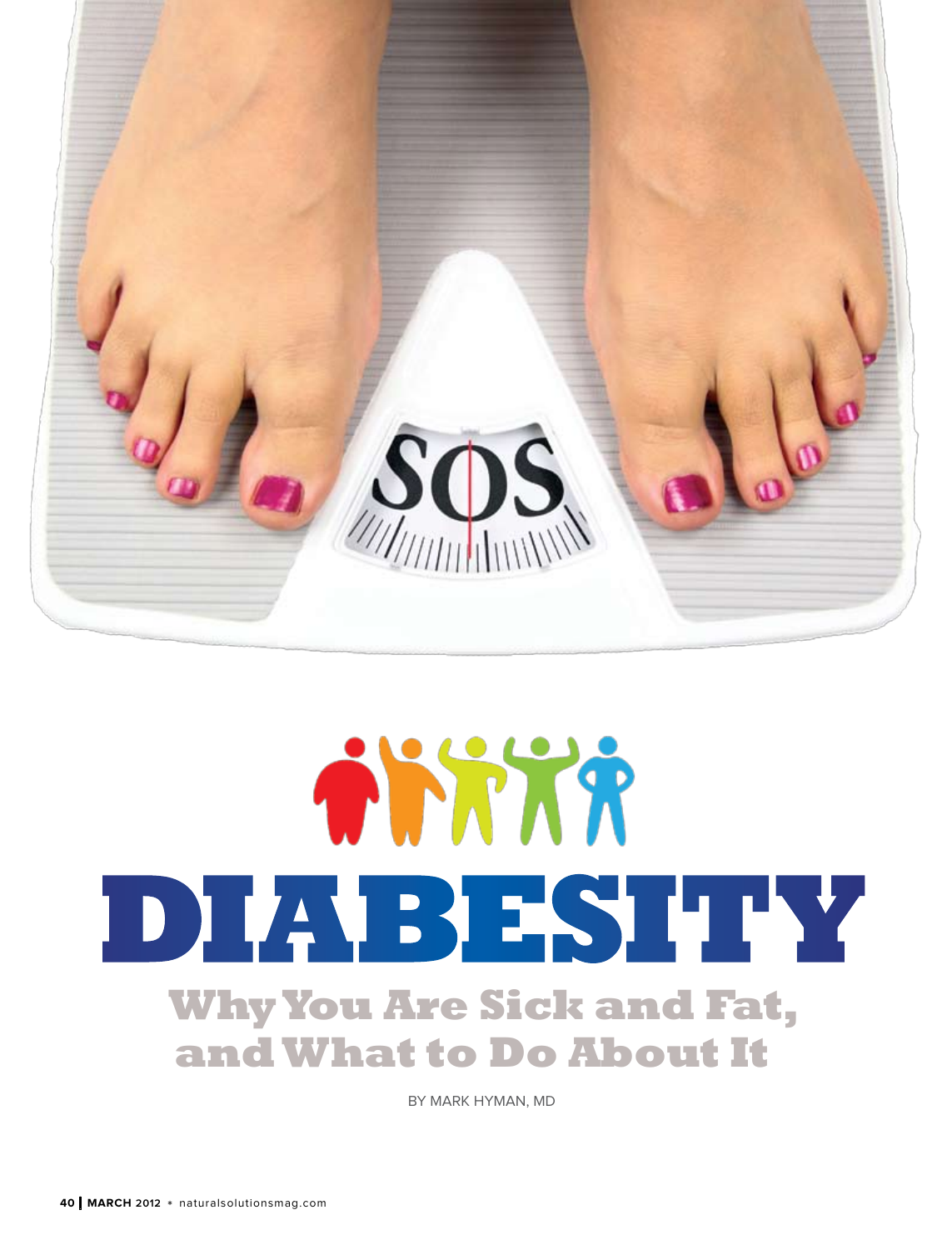

**Example 18 The School of School of School system of every two of you have a deadly disease that's making you fat, sick, and will eventually kill you—and 90 percent of you don't even know you have it. What's worse is that** disease that's making you fat, sick, and will eventually kill you—and 90 percent of you don't even know you have it. What's worse is that your doctors are not trained to find it, and most don't even look for it.

This problem will cost us \$3.5 trillion over the next ten years. It is bankrupting our economy. In 30 years, 100 percent of our federal budget will be needed to pay for Medicare and Medicaid, leaving nothing for education, defense, agriculture, roads, or even social security.

So what is this deadly disease?

It's diabesity—the number one cause of obesity, heart disease, cancer, dementia and, of course, type 2 diabetes.

You might hear many terms used to describe one basic phenomenon—a new epidemic of disordered biology and disease. It is the continuum of abnormal biology that ranges from mild insulin resistance to full-blown diabetes. We call it by many names:

- **>>** Insulin resistance
- **>>** Prediabetes
- **>>** Metabolic syndrome
- **>>** Obesity
- **>>** Syndrome X
- **>>** Adult-onset diabetes
- **>>** Type 2 diabetes

In truth, these are all one problem with varying degrees of severity. The diagnosis and treatment of the underlying causes that drive all these conditions are actually the same. That is why I use a more comprehensive term to describe them—diabesity.

Diabesity describes a continuum of diseases from optimal blood sugar imbalance to insulin sensitivity to full-blown diabetes. This biological imbalance is our modern plague. It affects one in two Americans and is the leading cause of most chronic diseases in this country, including cancer.

Despite this fact, there are no national recommendations from the government or key organizations to advise screening and treatment of the condition, and most doctors don't know how to properly diagnose it. The result is that 90 percent of the people who suffer from diabesity are left undiagnosed and untreated.

So how do you know if you have it? If you answer yes to any of these questions, you may already have it:

- **>>** Do you have a family history of diabetes, heart disease, or obesity?
- **>>** Are you of non-white ancestry (African, Asian, Native American, Pacific Islander, Hispanic, Indian, Middle Eastern)?
- **>>** Are you overweight (BMI or body mass index over 25)?
- **>>** Do you have extra belly fat? Is your waist circumference greater than 35 inches for women or greater than 40 inches for men?
- **>>** Do you have sugar and refined carbohydrate cravings?
- **>>** Do you have trouble losing weight on a low fat diet?
- **>>** Has your doctor told you your blood sugar is a little high (greater than 100mg/dl) or have you actually been diagnosed with insulin resistance, pre-diabetes, or diabetes?
- **>>** Do you have high levels of triglycerides (over 100 mg/dl) or low HDL (good) cholesterol (< 50 mg/dl)?
- **>>** Do you have heart disease?
- **>>** Do you have high blood pressure?
- **>>** Are you inactive (less than 30 minutes of exercise 4 times a week)?
- **>>** Have you had gestational diabetes or polycystic ovarian syndrome?
- **>>** Do you suffer from infertility, low sex drive, or sexual dysfunction?

The instances of diabesity are increasing at an astonishing rate. When I started practicing medicine 20 years ago, not a single state in the nation had an obesity rate over 20 percent. Today, not a single state in the nation has an obesity rate under 20 percent. The prevalence of type 2 diabetes has tripled since the 1980s. There are now 27 million diabetics in the country and 336 million diabetics around the world.

The question is, "Why?" Why are we facing a diabesity pandemic? Why are our current treatment approaches failing so miserably? And why is conventional medicine floundering when it comes to diagnosing the biggest health threat of our time?

#### Conventional Medicine Misunderstands the Fundamental Laws of Biology

Modern industrial medicine treats disease with medication or surgery—that's what it is designed to do. And when it comes to emergency interventions, it is still the best medicine in the world. When someone comes into the emergency room with a severed leg, conventional medicine treats the problem with incredible efficacy.

But when it comes to chronic illness like diabesity, this ap-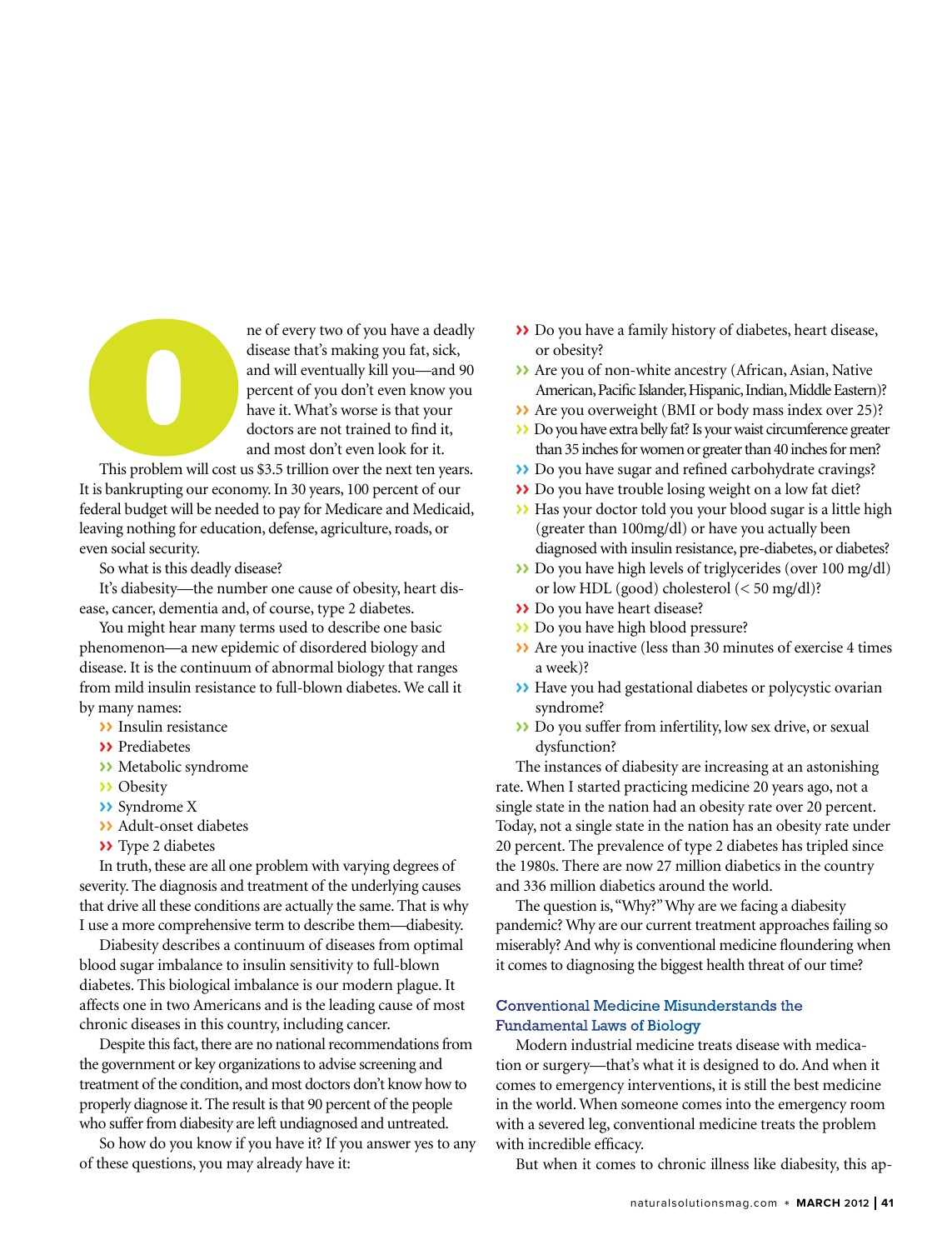proach simply doesn't work. Here's why: Most medicine today is based on clear-cut, on-or-off, yes-or-no diagnoses that often miss the underlying causes and more subtle manifestations of illness. Most conventional doctors are taught that you either have a disease, or you don't; you have diabetes, or you don't. There are no gray areas.

Practicing medicine this way is extremely misguided because it misses one of the most fundamental laws of physiology, biology, and disease: The continuum concept. There is a continuum from optimal health to hidden imbalance to serious dysfunction to disease. Anywhere along the continuum, we can intervene and reverse the process. The sooner we address the issue, the better.

When it comes to diabesity, most doctors just follow blood sugar, which actually rises very late in the disease process. If your blood sugar is between 90 to 110 mg/dl, you don't have diabetes. If it's over 126 mg/dl, you do. But these distinctions are completely arbitrary and they do nothing to help treat impending problems.

For example, I remember one patient, Daren, who came to see me with mildly elevated blood sugar. I asked Daren if he had seen his doctor about this. He said he had. I then asked, "What did your doctor say?" Daren's doctor had told him, "We are going to wait and watch until your blood sugar is more elevated, and then we are going to treat you with medication for diabetes."

This attitude is absurd and harmful in the face of what we know about the problems that occur even in the absence of fullblown diabetes. Science now shows us that many people with prediabetes never get diabetes, but they are at severe risk just the same. Prediabetes actually isn't pre-anything, it's a serious health condition and needs to be treated as early as possible.

More to the point, this approach completely ignores more subtle clues from symptoms and signs of disease, which may highlight underlying metabolic imbalances (especially when complemented by further testing). These imbalances may be remedied by the appropriate treatment—treatment that is not focused on some disease, but instead works to remove those things that alter or damage our functioning, and provides those things that enhance, optimize, and normalize our functioning by balancing the system rather than treating the symptom. Doctors must treat the system, not the symptom; the patient, not the disease.

Consider the man in the emergency room with the severed leg, again. For that person, identifying what severed the leg isn't likely to make the difference between life and death. The symptom the severed leg—must be treated if he is going to survive.

But that paradigm simply doesn't hold true for health conditions like diabesity. This mechanistic model can be applied in some health crises, but it doesn't work when it comes to chronic disease.

#### Navigating the Terrain of Disease: Identifying the Causes

To effectively treat diabesity we must shift our focus away from the symptoms or risk factors of the disease and begin taking a hard look at the causes. All of our attention is on treatments that lower blood sugar (diabetes drugs and insulin), lower high blood pressure (anti-hypertensive drugs), improve cholesterol (statins), and thin the blood (aspirin). But we never ever ask the most important questions. Why is your blood sugar, blood pressure, or blood cholesterol too high and why is your blood too sticky and likely to clot? Put another way: What are the root causes of diabesity?

Answering these questions must be the focus of our diagnosis and treatment of the disease if we are going to solve this global epidemic. The good news is that the answer is shockingly simple.

#### The Real Causes of Diabesity

The entire spectrum of diabesity including all of its complications—diabetes, elevated blood sugar, blood pressure, and cholesterol—are simply downstream symptoms that result from problems with diet, lifestyle, and environmental toxins interacting with our unique genetic susceptibilities. Those are the real causes of diabesity.

And the reason these dietary and lifestyle factors lead to diabesity is because they create a condition known as insulin resistance. Contrary to what most people think, type 2 diabetes is a disease of too much, not too little, insulin. Insulin is the real driver of diabesity.

When your diet is full of empty calories and an abundance of quickly absorbed sugars, liquid calories, and carbohydrates (like bread, pasta, rice, and potatoes), your cells slowly become resistant to the effects of insulin; they need more and more of it to keep your blood sugar even. Thus you develop insulin resistance. A high insulin level is the first sign of a problem. The higher your insulin levels are, the worse your insulin resistance. Your body starts to age and deteriorate. In fact, insulin resistance is the single most important phenomenon that leads to rapid and premature aging and all its resultant diseases.

As your insulin levels increase, it leads to an appetite that is out of control, increasing weight gain around the belly, more inflammation and oxidative stress, and myriad downstream effects including high blood pressure; high cholesterol; low HDL; high triglycerides; thickening of the blood; and increased risk of cancer, Alzheimer's, and depression. These all result from insulin resistance and too much insulin. Elevated blood sugar is not the source of the problem.

And because insulin resistance (and diabesity) is a direct outcome of diet and lifestyle, the condition is 100-percent reversible in the vast majority of cases. Most people just need to eliminate the things that are sending their biology out of balance and include what's needed to help the body rebalance itself. For most the interventions required are extremely simple and extraordinarily effective.

#### 8 Steps to Reversing Diabesity

In my new book, *The Blood Sugar Solution* (Little, Brown; 2012), I explore all of the social, economic, biological, and medical underpinnings of this health epidemic and outline a compre-